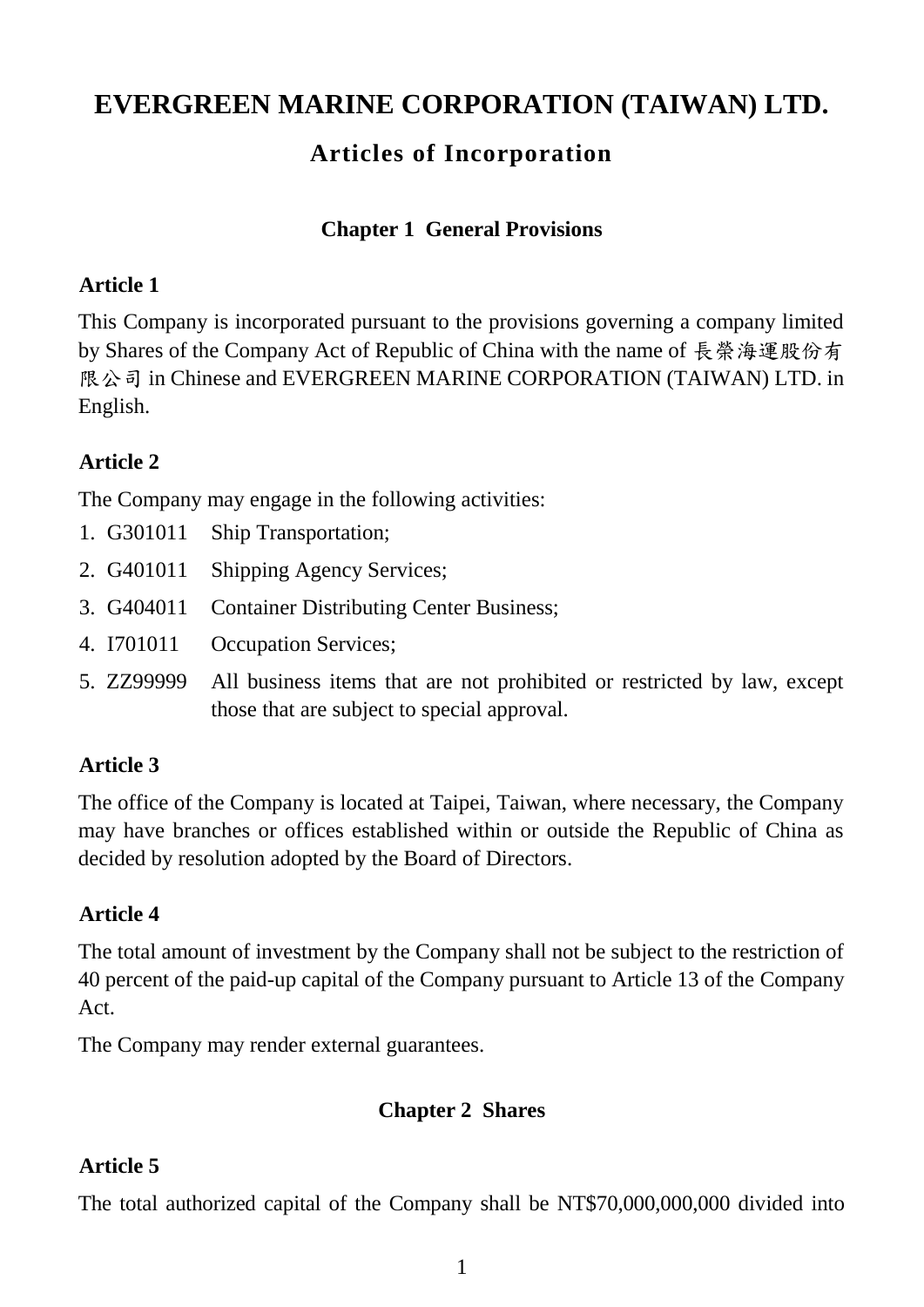7,000,000,000 shares at NT\$10 each. The Board of Directors is hereby authorized to issue the unissued shares in installments.

### **Article 6**

The shares issued by the Company shall be registered in the Securities Central Depositary Business Institution.

### **Article 7**

Registration of share transfer, within sixty (60) days before the date of Annual General Meeting of the Shareholders, thirty (30) days before the date of Extraordinary Meeting of Shareholders, or five (5) days before the date fixed by the Company for distribution of dividends, bonus or other benefits, shall not be conducted.

#### **Chapter 3 Shareholders' Meeting**

#### **Article 8**

The Shareholders' Meeting of the Company consists of two categories; the Annual General and Extraordinary Meetings;

- 1. The Annual General Meeting shall be duly held within six (6) months after the end of each fiscal year of the Company;
- 2. The Extraordinary Meeting of the Company may be duly held if necessary.

#### **Article 9**

Notices to convene the Annual General Meeting shall be given to each shareholder thirty (30) days in advance, and the one to convene the Extraordinary Meeting shall be given fifteen (15) days in advance. Notices of the Shareholders' Meeting shall specify the time and place of the meeting and the particulars of the business to be transacted, and shall be given to all the Shareholders.

#### **Article 10**

The shareholders of the Company shall have one voting right for each share, except the shares which set forth in Article 179 of the Company Act are no voting right.

#### **Article 11**

A shareholder who is unable to attend a Shareholders' Meeting may duly authorize another person as his proxy to attend and vote on his behalf pursuant to a power of attorney printed and distributed by the Company duly issued by the Shareholder stating the ambit of the proxy's authority.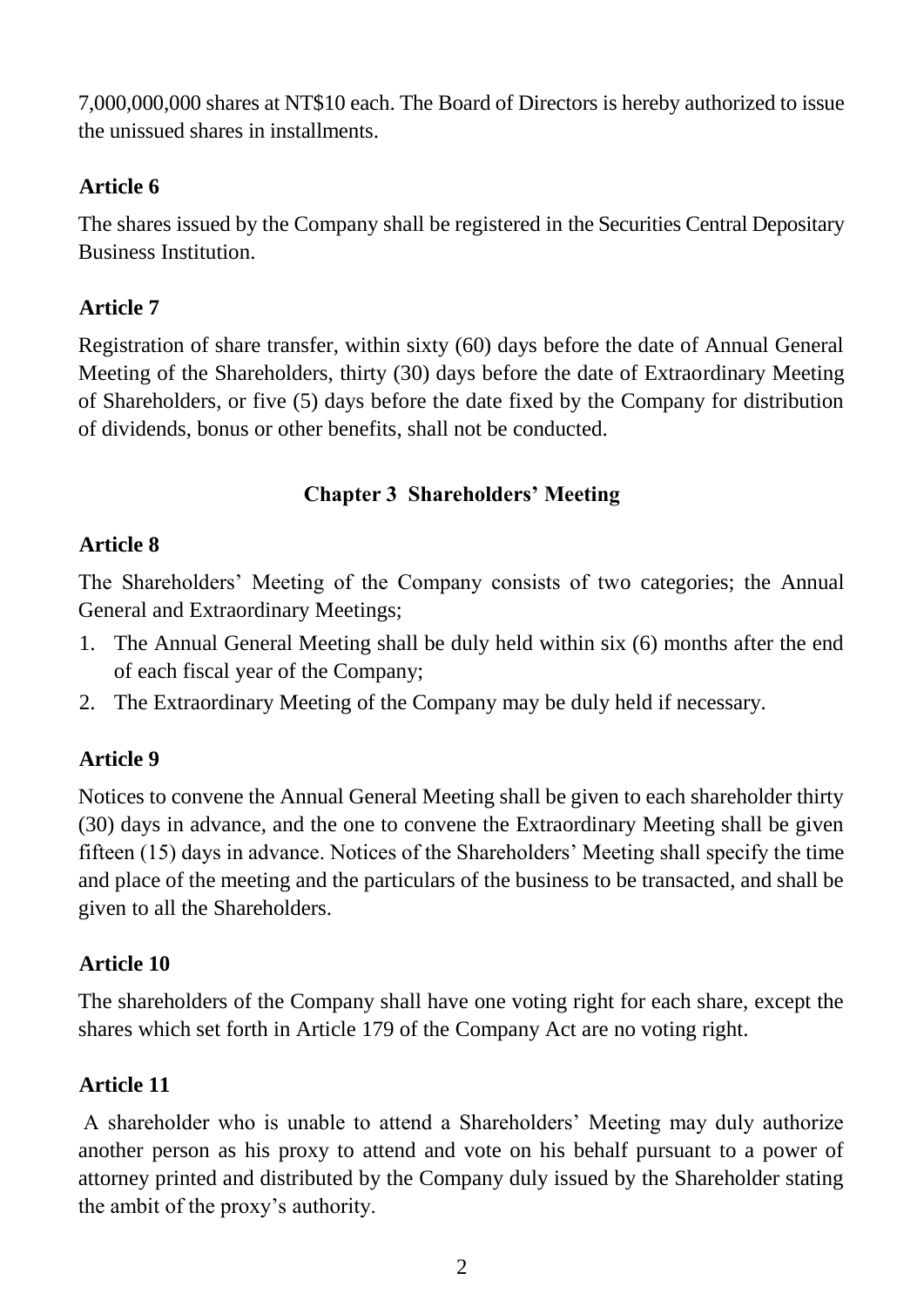### **Article 12**

Unless otherwise provided under the Company Act and related regulations, the quorum for a Shareholders' Meeting shall be duly adopted by a majority in the meeting attended by Shareholders who represent a majority of the total issued shares.

#### **Article 13**

When Shareholders' Meeting is convened by the Board of Director, its chairman shall be processed in accordance with the provision in Article 208 of the Company Act. When the meeting is convened by other party with right of summons other than the Board of Directors, the Chairman shall be undertaken by that party with right of summons. When there are two and more parties with right of summons, one party will be elected among these parties.

#### **Article 14**

The resolutions adopted by the Shareholders' Meeting shall be reported in the minutes. The content, distribution and other essentials of the minutes shall be made in accordance with the provision of Article 183 of the Company Act.

#### **Chapter 4 Directors And Managers**

#### **Article 15**

The Company shall have seven to nine (7~9) Directors.

The election of the Directors shall adopt the candidate nomination system provided in the Article 192-1 of the Company Act. The shareholders shall elect the Directors from the list of candidates announced by the Company. The following matters shall be processed according to the relevant regulations.

The total number of shares that should be held by all preceding Directors shall be subject to the provision established by the Securities Management Institution.

#### **Article 15-1**

The number of the Directors set forth in the preceding article shall include three(3) Independent Directors.

The independent and non-independent directors shall be elected at the same time, but the number of votes shall be calculated separately.

The professional qualifications, restrictions on shareholdings and concurrent positions held, assessment of independence, method of nomination and election, and other matters for compliance with respect to Independent Directors shall be subject to the Securities and Exchange Act and other relevant regulations.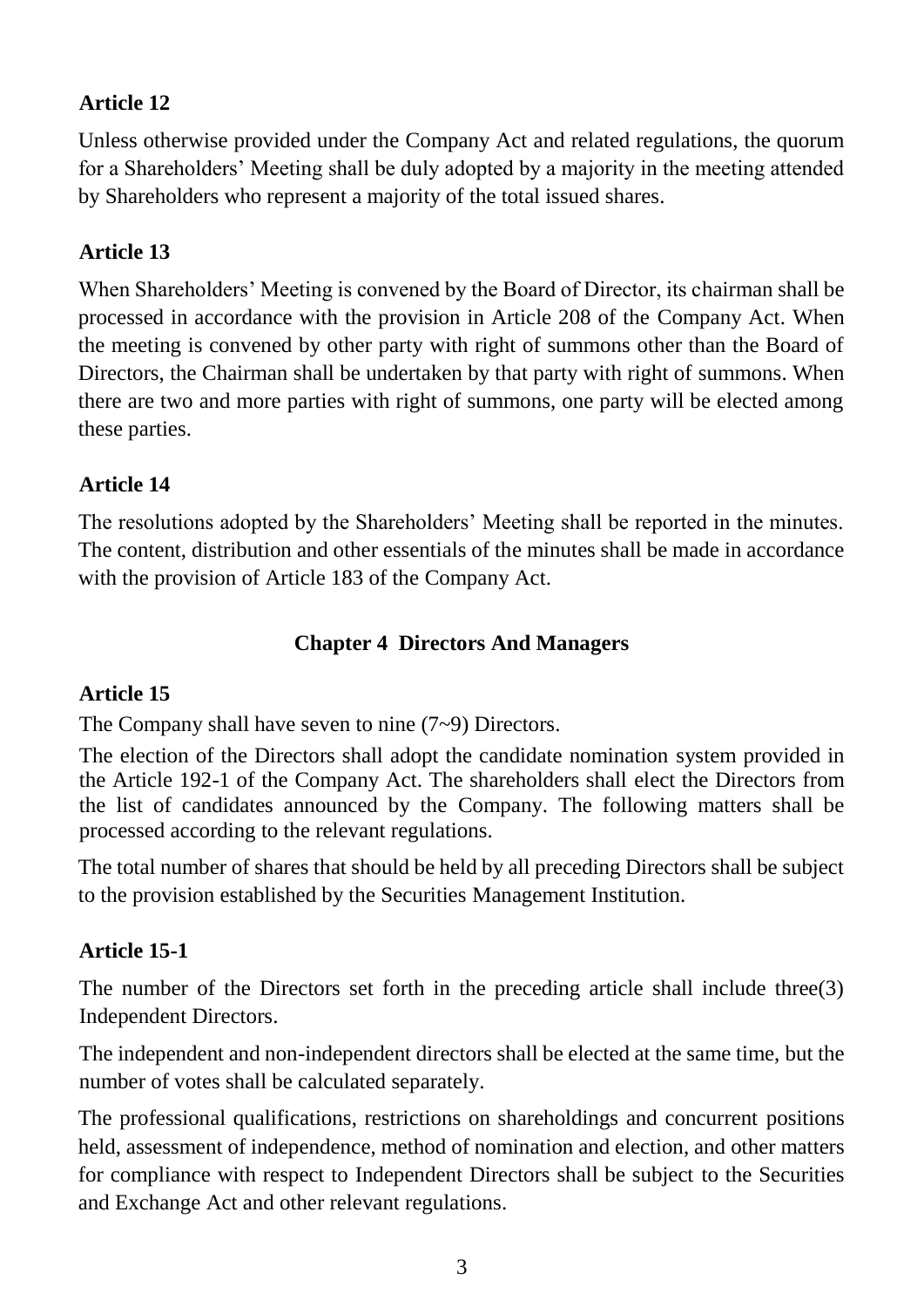#### **Article 16**

The Directors shall be elected at the Shareholders' Meeting and they are selected due to their competence and disposing capacity. They shall have a three-year term of office and are eligible for re-election. The Directors may, according to Article 199 of the Company Act, be discharged at any time by a resolution passed at a Shareholders' Meeting.

#### **Article 17**

When the dismissal of Director(s) results in the number of directors less than five(5), the Company shall hold supplementary election for Director at the next following Shareholders' Meeting. When the number of vacancies of Directors reaches one-third of the total number of Directors, the Board of Directors shall convene a Shareholders' Meeting for supplementary election within 60 days from the date on which the situation arose. Its term of office shall only be limited to full replenishment of the original term of office.

When the dismissal of Independent Directors(s) result in the number of Independent Directors less than the number providing in the paragraph 1 of the Article 15-1, the Company shall hold supplementary election for Independent Director(s) at the next following Shareholders' Meeting. When all Independent Directors have been dismissed, the Board of Directors shall convene a Shareholders' Meeting for electing Independent Directors within 60 days from the date on which the situation arose.

#### **Article 18**

The Directors shall constitute the Board. The Chairman shall be elected at a meeting attended by at least two-thirds (2/3) of the Directors and by a simple majority vote of the Directors present at the meeting and may also elect a Vice Chairman in the same manner. The Chairman of the Board of Directors shall internally preside at the Meetings of Shareholders and Board Meetings, and shall externally represent the Company. When the Chairman is on leave of absence or cannot exercise its job for any cause, agency of his/her job shall be handled in accordance with Article 208 of the Company Act.

#### **Article 19**

For execution of business of the Company, apart from items that are separately specified in related laws or the Articles of Incorporation to be resolved at the Shareholders' Meeting, all items shall be resolved by the Board of Directors.

#### **Article 20**

Notices of the Board Meeting shall be dispatched to each of the Directors seven (7) days prior to convening such meeting. Nevertheless, in case of emergency, the said meeting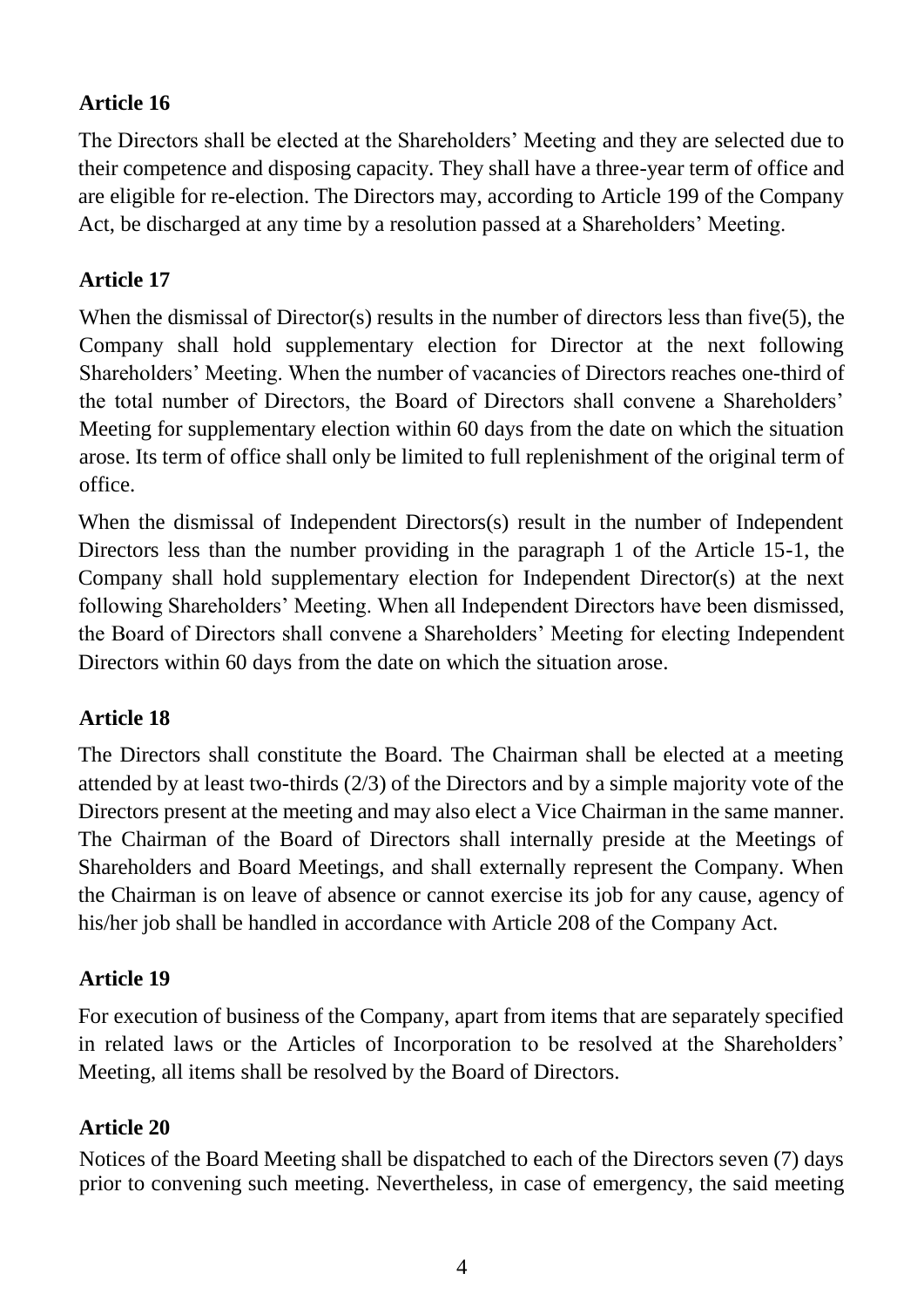may be convened anytime.

The notice set forth in the preceding paragraph may be conducted in the form of writing or by way of e-mail or fax.

Where a Director is unable to attend a Board Meeting, he may authorize another Director to attend on his behalf by issuing a power of attorney in the latter's favor specifying the business to be conducted thereat and the scope of the authority to be granted.

### **Article 21**

Unless otherwise provided under related regulations or the Articles of Incorporation, resolutions of the Board Meeting shall be adopted by a majority of the Directors at a meeting attended by a majority of the Directors.

### **Article 22**

The Company shall establish the Audit Committee in accordance with Article 14-4 of the Securities and Exchange Act. The exercise of power and others of the Audit Committee and its members shall be in accordance with the Securities and Exchange Act and the relevant laws and regulations.

### **Article 23**

The compensation of the Directors (the "compensation") to be resolved by the Board of the Directors authorized herein will be based on the level of each one's participation in and the value of individual's contribution to the Company's operation as well as the ordinary standard of the competitors' compensation.

In order to cover the loss causing from liabilities of the Directors and to raise awareness of corporate governance, the Company may take out liability insurance for all Directors and the representatives who are designated by the Company to its investing companies to act as Director or Supervisor during their terms of offices.

## **Article 24**

The company may have managers. Its appointment, discharge and remuneration shall be handled in accordance with the provision of Article 29 of the Company Act.

## **Chapter 5 Accounting**

## **Article 25**

After the end of each fiscal year of the Company, the Board of Directors shall prepare and submit the following reports to the Annual General Meeting of the Shareholders for approval according to legal procedures: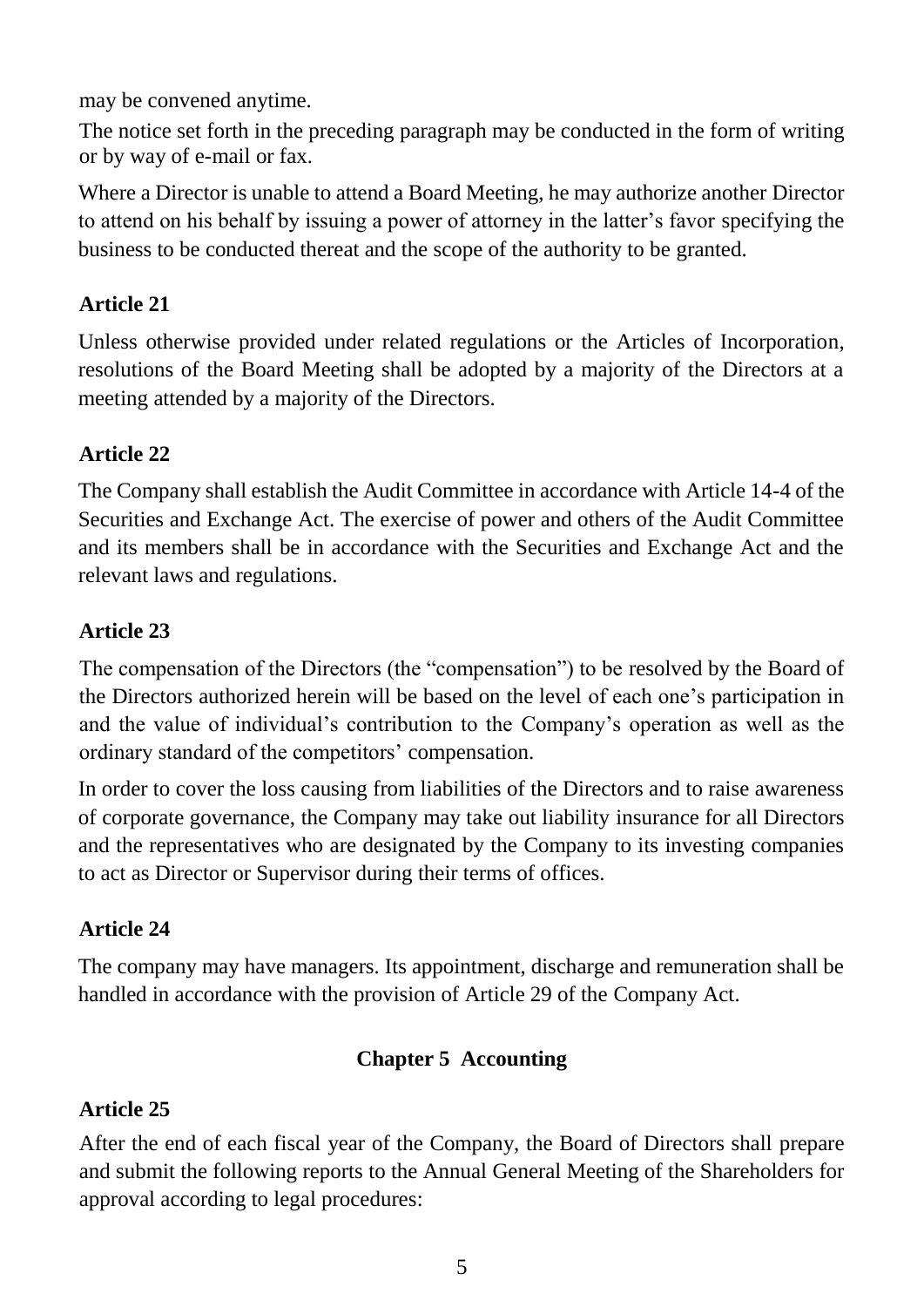- 1. Business report.
- 2. Financial statements.
- 3. Proposal for allocation of surplus profit or making up loss.

#### **Article 26**

If the Company makes profit in a fiscal year, employees' compensation, no less than 0.5% of the profit, and directors' remuneration, no more than 2% of the profit, shall be set aside. However, in case the Company has accumulated losses, the Company shall reserve an amount to offset accumulated losses beforehand. The employees' compensation and directors' remuneration shall be set aside afterwards according to the principles mentioned above.

The employees' compensation shall be distributed in the form of stock or cash; while the directors' remuneration shall be distributed only in the form of cash.

The profit in item 1 refers to profit before tax without deducting employees' compensation and directors' remuneration.

The amount of employees' compensation and directors' remuneration as well as the payment method of employees' compensation shall be determined by a resolution adopted by a majority vote at a board of directors' meeting attended by two-thirds or more of the directors and be reported at a shareholders' meeting.

#### **Article 26-1**

If the Company reports a surplus at the year end, after clearing taxes, the Company shall first offset losses from previous years (if any), then set aside 10% of the balance as the statutory surplus reserve, and set aside or reverse special surplus reserve per the provisions. After that, the Board of Directors shall propose a surplus distribution plan of the balance plus the retained earnings accrued from prior years, submit the distribution plan to the shareholders' meeting for approval, and then distribute it.

The dividends shall be distributed in the combination of cash and stocks, provided that cash dividends shall not be less than 10% of the total amount of dividends.

#### **Chapter 6 Miscellaneous**

#### **Article 27**

The rules and regulations of the Company and various operation procedures shall be separately stipulated by the Board of Directors.

#### **Article 28**

Any matter not provided for by these Articles shall be subject to the Company Act and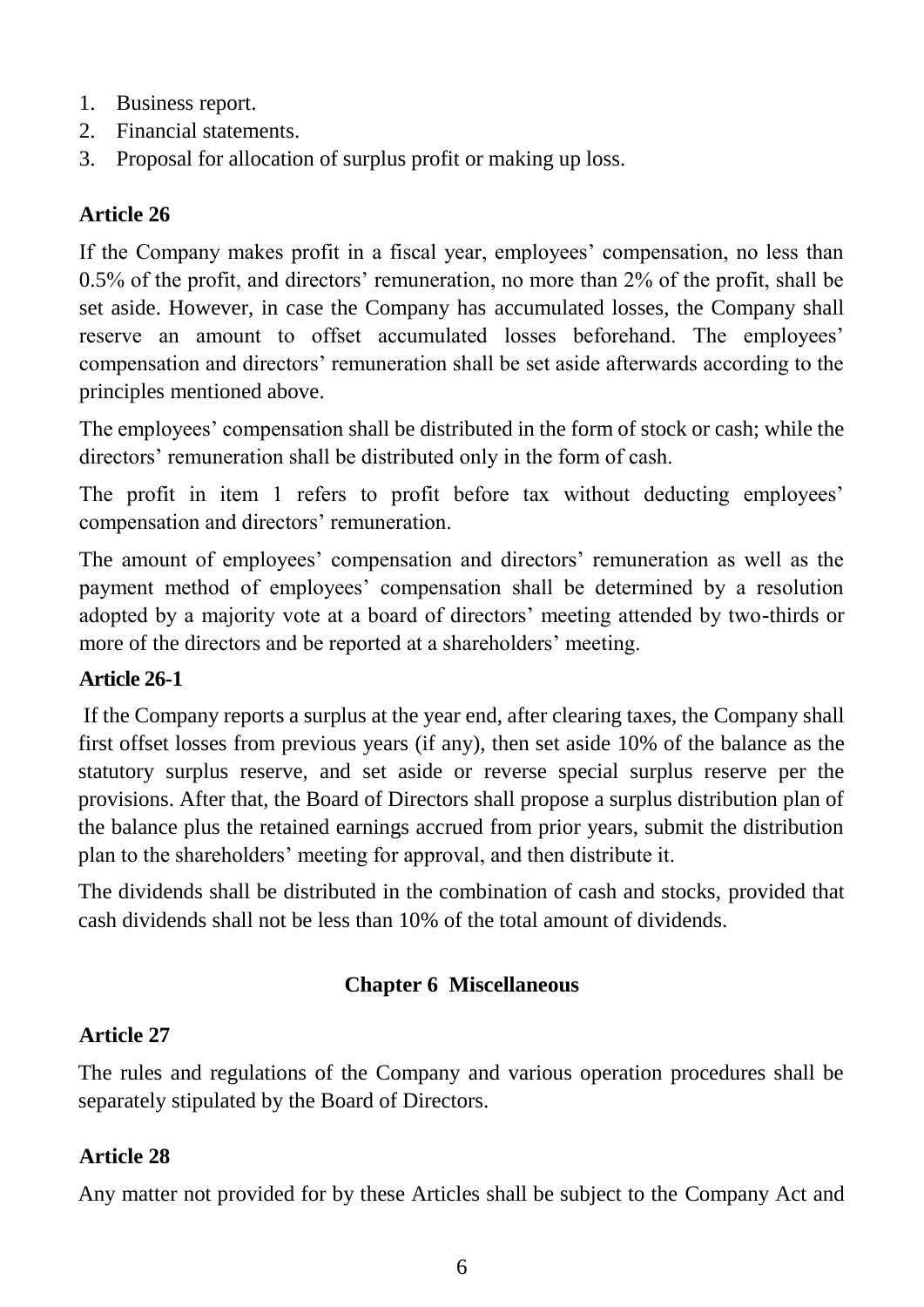related regulations.

#### **Article 29**

These Articles where originally established on September 3, 1968; The 1st amendment was made on November 12, 1970; The 2nd amendment was made on July 27, 1974; The 3rd amendment was made on December 6, 1974; The 4th amendment was made on July 15, 1975; The 5th amendment was made on September 2, 1976; The 6th amendment was made on September 9, 1978; The 7th amendment was made on December 8, 1978; The 8th amendment was made on August 11, 1979; The 9th amendment was made on November 15, 1980; The 10th amendment was made on May 23, 1981; The 11th amendment was made on April 20, 1982; The 12th amendment was made on June 11, 1983; The 13th amendment was made on September 10, 1983; The 14th amendment was made on December 1, 1983; The 15th amendment was made on April 27, 1984; The 16th amendment was made on December 27, 1984; The 17th amendment was made on March 30, 1985; The 18th amendment was made on April 26, 1986; The 19th amendment was made on August 21, 1986; The 20th amendment was made on March 16, 1987; The 21st amendment was made on April 14, 1987; The 22nd amendment was made on March 25, 1988; The 23rd amendment was made on April 17, 1989; The 24th amendment was made on May 11, 1991; The 25th amendment was made on May 9, 1992; The 26th amendment was made on May 8, 1993; The 27th amendment was made on April 20, 1996; The 28th amendment was made on May 16, 1998; The 29th amendment was made on June 22, 1999; The 30th amendment was made on 20 June, 2000;